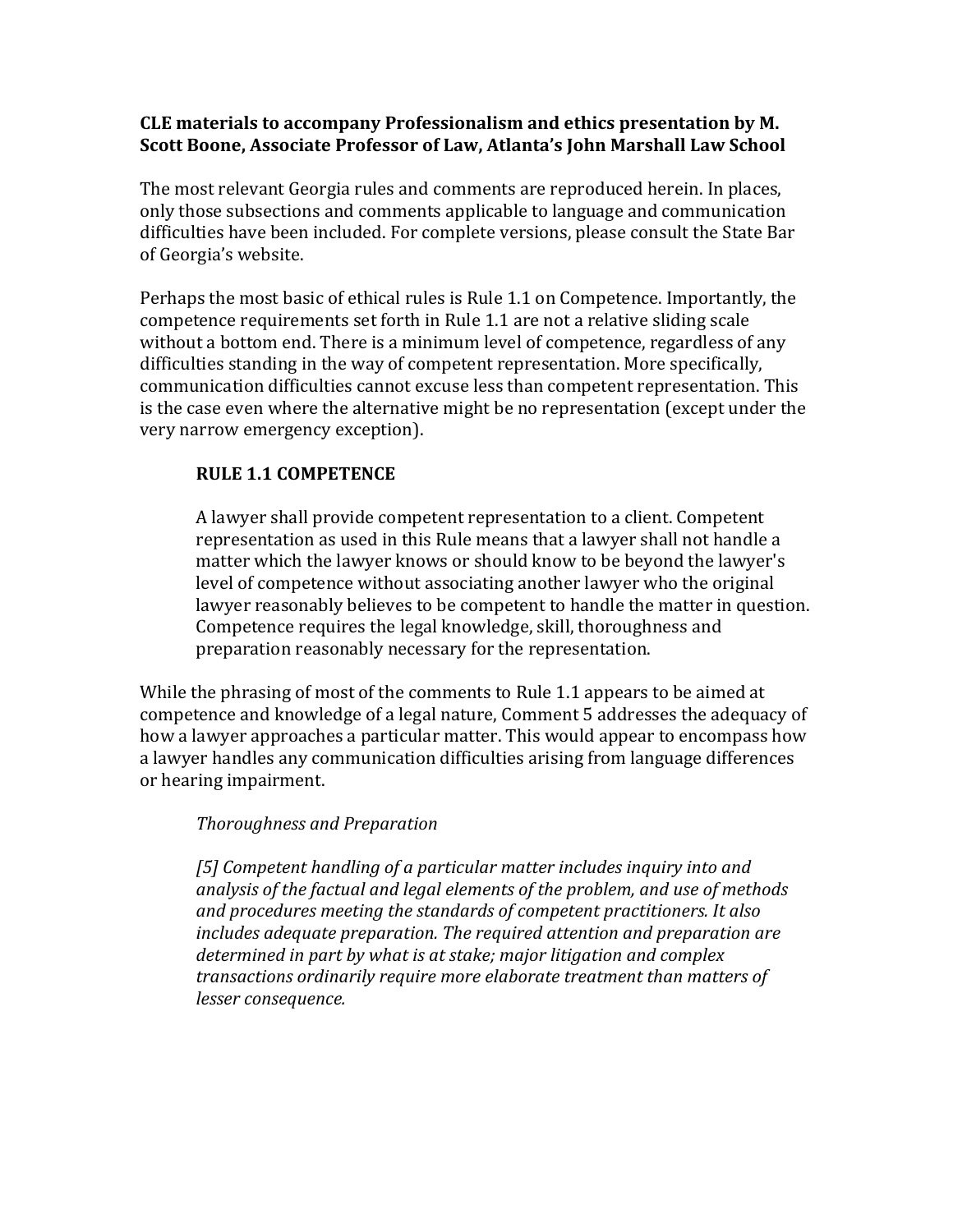## **RULE 1.2 SCOPE OF REPRESENTATION AND ALLOCATION OF AUTHORITY BETWEEN CLIENT AND LAWYER**

Subject to paragraphs  $(c)$  and  $(d)$ , a lawyer shall abide by a client's decisions concerning the scope and objectives of representation and, as required by Rule 1.4, shall consult with the client as to the means by which they are to be pursued. A lawyer may take such action on behalf of the client as is impliedly authorized to carry out the representation. A lawyer shall abide by a client's decision whether to settle a matter. In a criminal case, the lawyer shall abide by the client's decision, after consultation with the lawyer, as to a plea to be entered, whether to waive jury trial and whether the client will testify.

### *Allocation of Authority between Client and Lawyer*

[1] Paragraph (a) confers upon the client the ultimate authority to determine the purposes to be served by legal representation, within the limits imposed by law and the lawyer's *professional obligations. The decisions specified in paragraph (a), such as whether to settle a civil matter, must also be made by the client. See Rule*  $1.4(a)(1)$  for the lawyer's duty to *communicate with the client about such decisions. With respect to the means by which the client's* objectives are to be pursued, the lawyer shall consult with the client as required by Rule 1.4(a)(2) and may take such action as is impliedly authorized to carry out the representation.

[2] On occasion, however, a lawyer and a client may disagree about the means to be used to accomplish the client's objectives. Clients normally defer to the special knowledge and skill of their lawyer with respect to the means to be used to accomplish their objectives, particularly with respect to technical, legal and tactical matters. Conversely, lawyers usually defer to the *client regarding such questions as the expense to be incurred and concern for third persons* who might be adversely affected. Because of the varied nature of the matters about which a *lawyer and client might disagree and because the actions in question may implicate the interests of a tribunal or other persons, this Rule does not prescribe how such disagreements* are to be resolved. Other law, however, may be applicable and should be consulted by the *lawyer.* The lawyer should also consult with the client and seek a mutually acceptable resolution of the disagreement. If such efforts are unavailing and the lawyer has a fundamental disagreement with the client, the lawyer may withdraw from the representation. See Rule 1.16(b)(4). Conversely, the client may resolve the disagreement by discharging the lawyer. See *Rule 1.16(a)(3).*

[4] In a case in which the client appears to be suffering from diminished capacity, the lawyer's *duty* to abide by the client's decisions is to be guided by reference to Rule 1.14.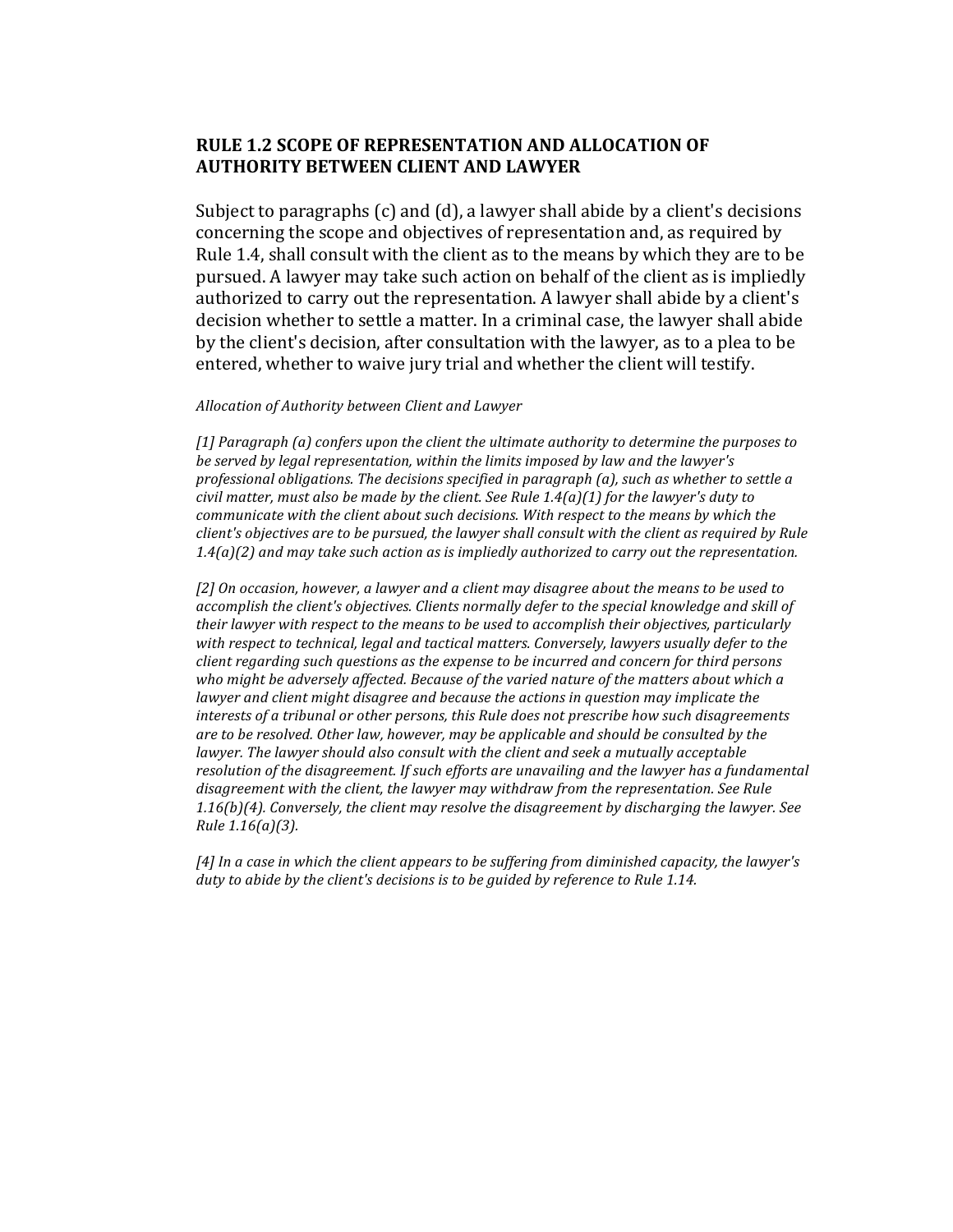### **RULE 1.4 COMMUNICATION**

- a A lawyer shall:
	- 1 promptly inform the client of any decision or circumstance with respect to which the client's informed consent, as defined in Rule  $1.0(h)$ , is required by these Rules:
	- 2 reasonably consult with the client about the means by which the client's objectives are to be accomplished:
	- 3 keep the client reasonably informed about the status of the matter;
	- promptly comply with reasonable requests for information; and
	- 5 consult with the client about any relevant limitation on the lawyer's conduct when the lawyer knows that the client expects assistance not permitted by the Rules of Professional Conduct or other law.
- b A lawyer shall explain a matter to the extent reasonably necessary to permit the client to make informed decisions regarding the representation.

### *Comment*

[1] Reasonable communication between the lawyer and the client is necessary for the client *effectively to participate in the representation.* 

#### *Communicating with Client*

[2] If these Rules require that a particular decision about the representation be made by the *client, paragraph*  $(a)(1)$  *requires that the lawyer promptly consult with and secure the client's informed consent prior to taking action unless prior discussions with the client have resolved* what action the client wants the lawyer to take. For example, a lawyer who receives from *opposing counsel an offer of settlement in a civil controversy or a proffered plea bargain in a criminal case must promptly inform the client of its substance unless the client has previously indicated that the proposal will be acceptable or unacceptable or has authorized the lawyer to accept or to reject the offer. See Rule 1.2(a).* 

[3] Paragraph (a)(2) requires the lawyer to reasonably consult with the client about the means to be used to accomplish the client's objectives. In some situations - depending on both the *importance of the action under consideration and the feasibility of consulting with the client this duty will require consultation prior to taking action. In other circumstances, such as during* a trial when an immediate decision must be made, the exigency of the situation may require the *lawyer to act without prior consultation. In such cases the lawyer must nonetheless act reasonably to inform the client of actions the lawyer has taken on the client's behalf. Additionally, paragraph* (a)(3) requires that the lawyer keep the client reasonably informed about the status of the matter, such as significant developments affecting the timing or the *substance of the representation.*

[4] A lawyer's regular communication with clients will minimize the occasions on which a client will need to request information concerning the representation. When a client makes a *reasonable request for information, however, paragraph (a)(4) requires prompt compliance* with the request, or if a prompt response is not feasible, that the lawyer, or a member of the *lawyer's* staff, acknowledge receipt of the request and advise the client when a response may be expected. Client telephone calls should be promptly returned or acknowledged. The timeliness of a lawyer's communication must be judged by all the controlling factors. "Prompt" *communication* with the client does not equate to "instant" communication with the client and is sufficient if reasonable under the relevant circumstances.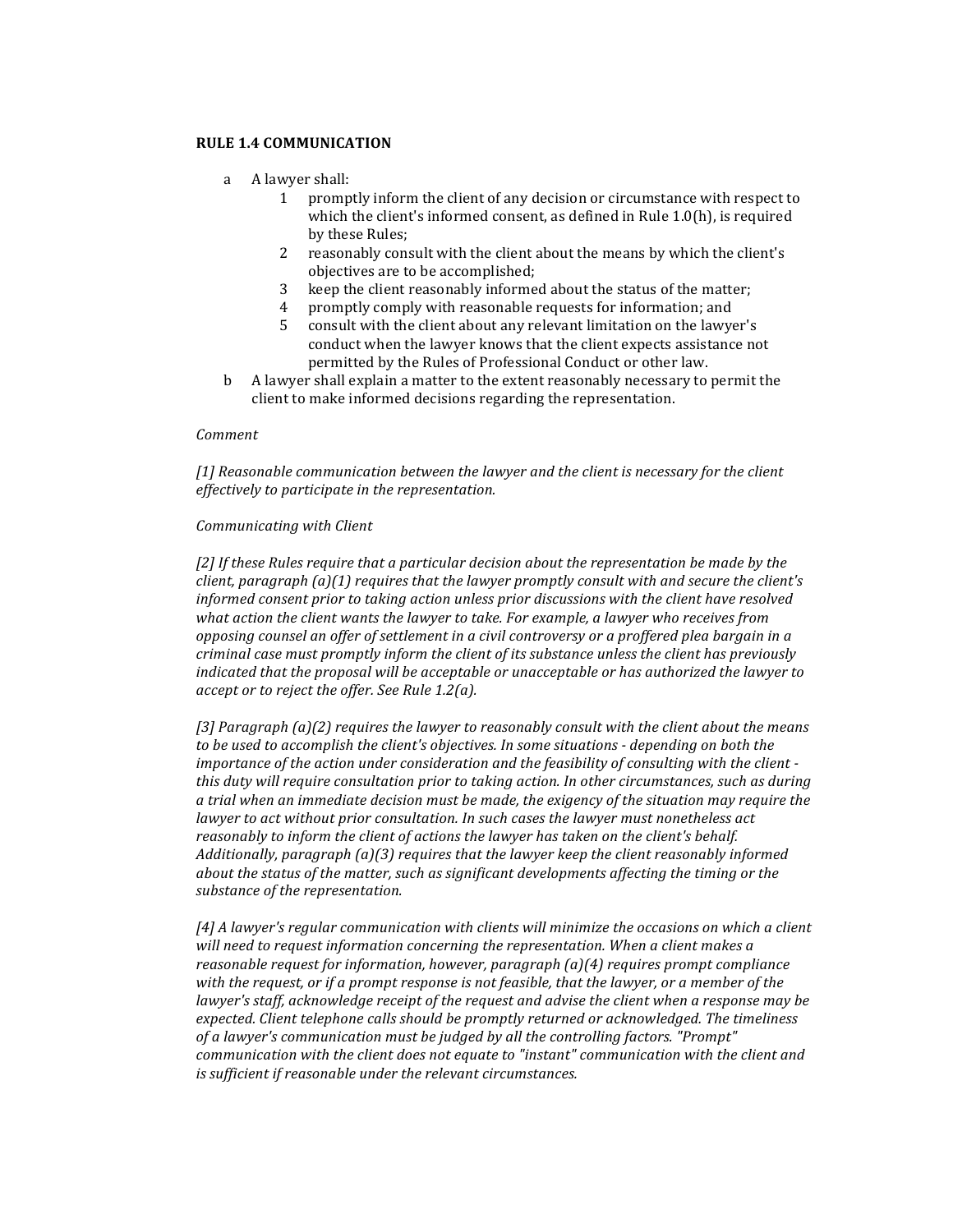#### *Explaining Matters*

[5] The client should have sufficient information to participate intelligently in decisions *concerning the objectives of the representation and the means by which they are to be pursued,* to the extent the client is willing and able to do so. Adequacy of communication depends in part *on* the kind of advice or assistance that is involved. For example, where there is time to explain *a* proposal made in a negotiation, the lawyer should review all important provisions with the *client before proceeding to an agreement. In litigation a lawyer should explain the general* strategy and prospects of success and ordinarily should consult the client on tactics that are *likely to result in significant expense or to injure or coerce others. On the other hand, a lawyer ordinarily* will not be expected to describe trial or negotiation strategy in detail. The guiding principle is that the lawyer should fulfill reasonable client expectations for information *consistent* with the duty to act in the client's best interests, and the client's overall requirements as to the character of representation. In certain circumstances, such as when a lawyer asks a *client* to consent to a representation affected by a conflict of interest, the client must give *informed consent, as defined in Rule 1.0(h).* 

[6] Ordinarily, the information to be provided is that appropriate for a client who is a *comprehending and responsible adult. However, fully informing the client according to this* standard may be impracticable, for example, where the client is a child or suffers from diminished capacity. See Rule 1.14. When the client is an organization or group, it is often *impossible or inappropriate to inform every one of its members about its legal affairs;* ordinarily, the lawyer should address communications to the appropriate officials of the organization. See Rule 1.13. Where many routine matters are involved, a system of limited or *occasional reporting may be arranged with the client.*

#### *Withholding Information*

[7] In some circumstances, a lawyer may be justified in delaying transmission of information when the client would be likely to react imprudently to an immediate communication. Thus, a *lawyer* might withhold a psychiatric diagnosis of a client when the examining psychiatrist *indicates that disclosure would harm the client. A lawyer may not withhold information to serve the lawyer's own interest or convenience or the interests or convenience of another* person. Rules or court orders governing litigation may provide that information supplied to a *lawyer* may not be disclosed to the client.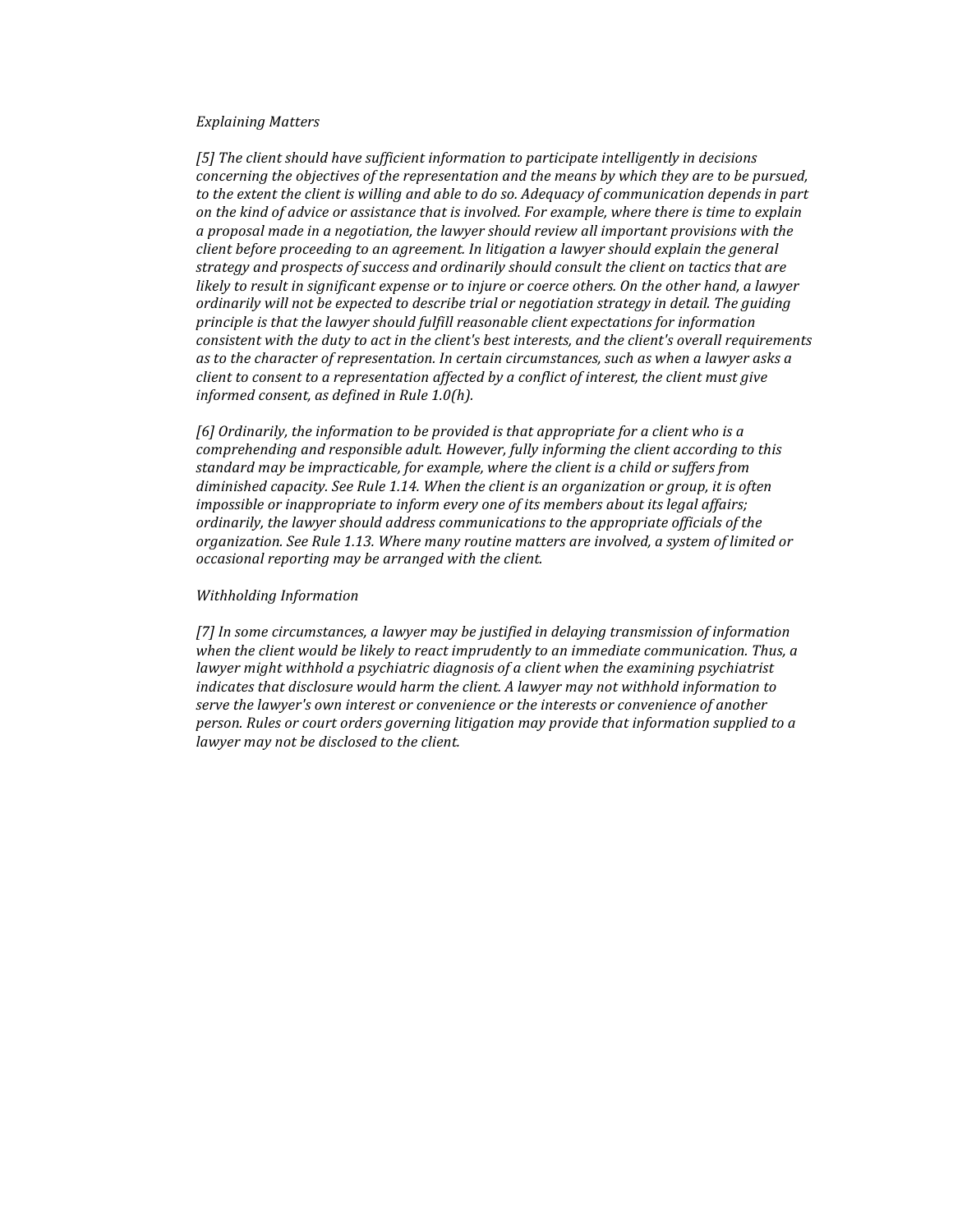## **RULE 1.5 FEES**

b. The scope of the representation and the basis or rate of the fee and expenses for which the client will be responsible shall be communicated to the client, preferably in writing, before or within a reasonable time after commencing the representation, except when the lawyer will charge a regularly represented client on the same basis or rate. Any changes in the basis or rate of the fee or expenses shall also be communicated to the client.

## **RULE 1.14 CLIENT WITH DIMINISHED CAPACITY**

a. When a client's capacity to make adequately considered decisions in connection with a representation is diminished, whether because of minority, mental impairment or for some other reason, the lawyer shall, as far as reasonably possible, maintain a normal client-lawyer relationship with the client.

b. When the lawyer reasonably believes that the client has diminished capacity, is at risk of substantial physical, financial or other harm unless action is taken and cannot adequately act in the client's own interest, the lawyer may take reasonably necessary protective action, including consulting with individuals or entities that have the ability to take action to protect the client and, in appropriate cases, seeking the appointment of a guardian ad litem, conservator or guardian.

c. Information relating to the representation of a client with diminished capacity is protected by Rule 1.6. When taking protective action pursuant to paragraph  $(b)$ , the lawyer is impliedly authorized under Rule 1.6(a) to reveal information about the client, but only to the extent reasonably necessary to protect the client's interests.

### *Comment*

[1] The normal client-lawyer relationship is based on the assumption that the client, when *properly advised and assisted, is capable of making decisions about important matters. When* the client is a minor or suffers from a diminished mental capacity, however, maintaining the *ordinary client-lawyer relationship may not be possible in all respects. In particular, a severly incapacitated person may have no power to make legally binding decisions. Nevertheless, a client* with diminished mental capacity often has the ability to understand, deliberate upon, and reach conclusions about matters affecting the client's own well-being. For example, children as *young as five or six years of age, and certainly those of ten or twelve, are regarded as having* opinions that are entitled to weight in legal proceedings concerning their custody. So also, it is *recognized that some persons of advanced age can be quite capable of handling routine financial matters while needing special legal protection concerning major transactions.*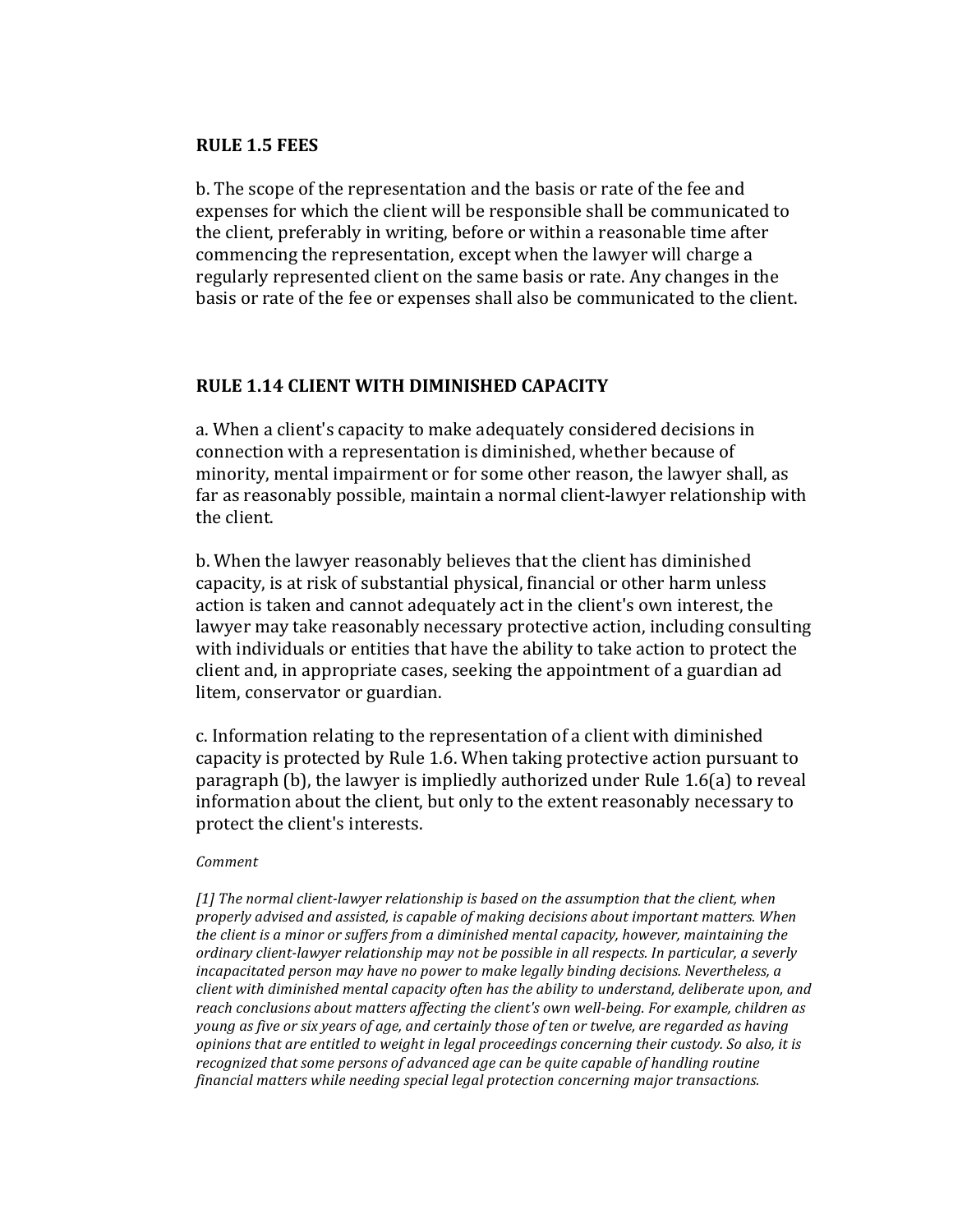[2] The fact that a client suffers a disability does not diminish the lawyer's obligation to treat the client with attention and respect. Even if the person does have a legal representative, the *lawyer should as far as possible accord the represented person the status of client, particularly in maintaining communication.*

[3] The client may wish to have family members or other persons participate in discussions with the lawyer. When necessary to assist in the representation, the lawyer should consider such participation in terms of its effect on the applicability of the attorney-client evidentiary privilege. Nevertheless, the lawyer must keep the client's interests foremost and, except for *protective action authorized under paragraph* (b), must look to the client, and not family members, to make decisions on the client's behalf.

[4] If a legal representative has already been appointed for the client, the lawyer should *ordinarily look to the representative for decisions on behalf of the client. In matters involving a minor,* whether the lawyer should look to the parents as natural guardians may depend on the *type of proceeding or matter in which the lawyer is representing the minor. If the lawyer represents* the guardian as distinct from the ward, and is aware that the guardian is acting *adversely to the ward's interest, the lawyer may have an obligation to prevent or rectify the guardian's misconduct. See Rule 1.2(d).* 

### *Taking Protective Action*

[5] If a lawyer reasonably believes that a client is at risk of substantial physical, financial or *other harm unless action is taken, and that a normal client-lawyer relationship cannot be maintained as provided in paragraph (a) because the client lacks sufficient capacity to communicate or to make adequately considered decisions in connection with the representation, then paragraph (b) permits the lawyer to take protective measures deemed necessary.* Such measures could include: consulting with family members, using a reconsideration period to permit clarification or improvement of circumstances, using voluntary surrogate decisionmaking tools such as durable powers of attorney or consulting with support groups, professional services, adult-protective agencies or other individuals or *entities* that have the ability to protect the client. In taking any protective action, the lawyer should be guided by such factors as the wishes and values of the client to the extent known, the *client's* best interests and the goals of intruding into the client's decisionmaking autonomy to the least extent feasible, maximizing client capacities and respecting the client's family and *social connections.*

[6] In determining the extent of the client's diminished capacity, the lawyer should consider and balance such factors as: the client's ability to articulate reasoning leading to a decision, variability of state of mind and ability to appreciate consequences of a decision; the substantive fairness of a decision; and the consistency of a decision with the known long-term commitments and values of the client. In appropriate circumstances, the lawyer may seek guidance from an *appropriate diagnostician.*

[7] If a legal representative has not been appointed, the lawyer should consider whether *appointment* of a guardian ad litem, conservator or guardian is necessary to protect the client's *interests.* Thus, if a client with diminished capacity has substantial property that should be sold *for* the client's benefit, effective completion of the transaction may require appointment of a *legal representative. In addition, rules of procedure in litigation sometimes provide that minors* or persons with diminished capacity must be represented by a guardian or next friend if they do not have a general guardian. In many circumstances, however, appointment of a legal *representative* may be more expensive or traumatic for the client than circumstances in fact *require.* Evaluation of such circumstances is a matter entrusted to the professional judgment of *the lawyer. In considering alternatives, however, the lawyer should be aware of any law that* requires the lawyer to advocate the least restrictive action on behalf of the client.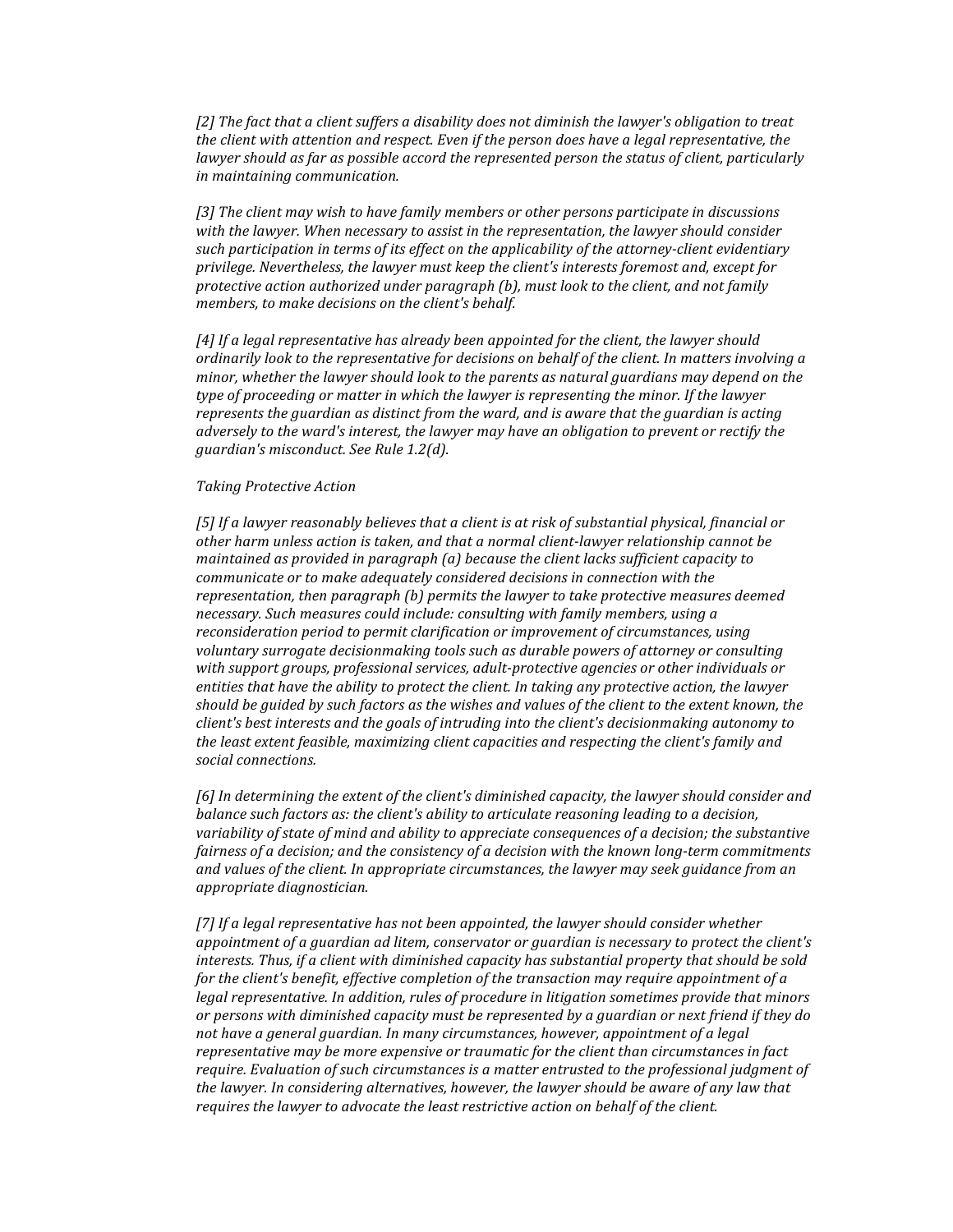#### *Disclosure of the Client's Condition*

[8] Disclosure of the client's diminished capacity could adversely affect the client's interests. For example, raising the question of diminished capacity could, in some circumstances, lead to proceedings for involuntary commitment. Information relating to the representation is protected by Rule 1.6. Therefore, unless authorized to do so, the lawyer may not disclose such *information.* When taking protective action pursuant to paragraph (b), the lawyer is impliedly authorized to make the necessary disclosures, even when the client directs the lawyer to the *contrary.* Nevertheless, given the risks of disclosure, paragraph (c) limits what the lawyer may disclose in consulting with other individuals or entities or seeking the appointment of a legal *representative. At the very least, the lawyer should determine whether it is likely that the* person or entity consulted with will act adversely to the client's interests before discussing *matters related to the client. The lawyer's position in such cases is an unavoidably difficult one.* 

#### *Emergency Legal Assistance*

[9] In an emergency where the health, safety or a financial interest of a person with seriously *diminished capacity is threatened with imminent and irreparable harm, a lawyer may take* legal action on behalf of such person even though the person is unable to establish a client*lawyer relationship or to make or express considered judgments about the matter, when the person or another acting in good faith on that person's behalf has consulted with the lawyer.* Even in such an emergency, however, the lawyer should not act unless the lawyer reasonably *believes* that the person has no other lawyer, agent or other representative available. The *lawyer should take legal action on behalf of the person only to the extent reasonably necessary* to maintain the status quo or otherwise avoid imminent and irreparable harm. A lawyer who *undertakes to represent a person in such an exigent situation has the same duties under these Rules as the lawyer would with respect to a client.* 

[10] A lawyer who acts on behalf of a person with seriously diminished capacity in an *emergency* should keep the confidences of the person as if dealing with a client, disclosing them *only* to the extent necessary to accomplish the intended protective action. The lawyer should *disclose to any tribunal involved and to any other counsel involved the nature of his or her* relationship with the person. The lawyer should take steps to regularize the relationship or *implement other protective solutions as soon as possible. Normally, a lawyer would not seek compensation for such emergency actions taken.*

[11] This Rule is not violated if a lawyer acts in good faith to comply with the Rule.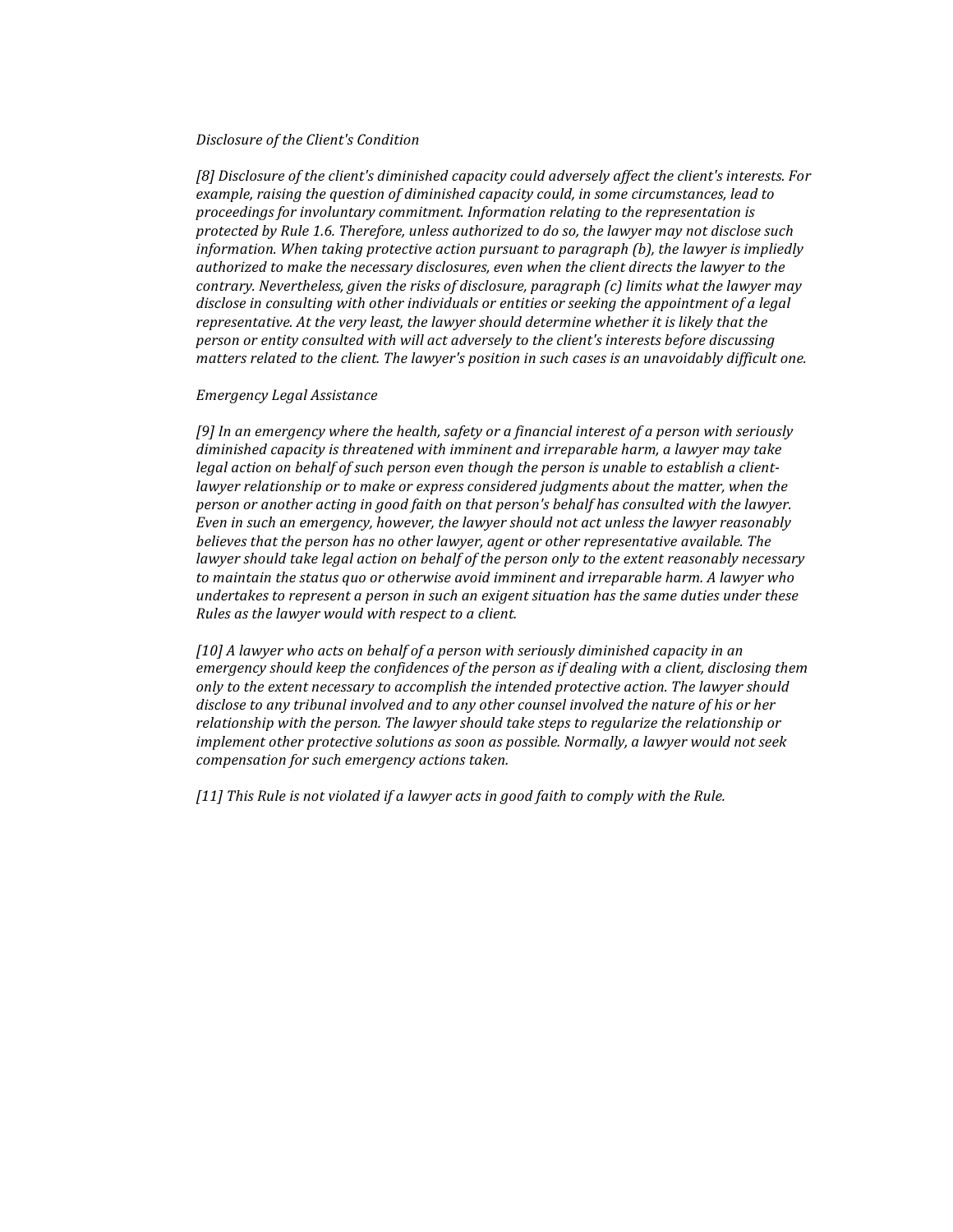## **Ethical Considerations for a Bilingual Attorney**

## **RULE 3.7 LAWYER AS WITNESS**

a. A lawyer shall not act as advocate at a trial in which the lawyer is likely to be a necessary witness except where:

1. the testimony relates to an uncontested issue;

2. the testimony relates to the nature and value of legal services rendered in the case; or

3. disqualification of the lawyer would work substantial hardship on the client.

b. A lawyer may act as advocate in a trial in which another lawyer in the lawyer's firm is likely to be called as a witness unless precluded from doing so by Rule 1.7 or Rule 1.9.

### *Comment*

[1] Combining the roles of advocate and witness can prejudice the opposing party and can *involve a conflict of interest between the lawyer and client.* 

[2] The opposing party has proper objection where the combination of roles may prejudice that party's rights in the litigation. A witness is required to testify on the basis of personal *knowledge, while an advocate is expected to explain and comment on evidence given by others.* It may not be clear whether a statement by an advocate-witness should be taken as proof or as *an analysis of the proof.*

[3] Paragraph (a)(1) recognizes that if the testimony will be uncontested, the ambiguities in *the dual role are purely theoretical. Paragraph (a)(2) recognizes that where the testimony concerns* the extent and value of legal services rendered in the action in which the testimony is offered, permitting the lawyers to testify avoids the need for a second trial with new counsel to *resolve* that *issue.* Moreover, in such a situation the judge has firsthand knowledge of the *matter in issue; hence, there is less dependence on the adversary process to test the credibility* of the testimony.

[4] Apart from these two exceptions, paragraph (a)(3) recognizes that a balancing is required *between the interests of the client and those of the opposing party. Whether the opposing party is* likely to suffer prejudice depends on the nature of the case, the importance and probable tenor of the lawyer's testimony, and the probability that the lawyer's testimony will conflict with that of other witnesses. Even if there is risk of such prejudice, in determining whether the *lawyer should be disqualified, due regard must be given to the effect of disqualification on the lawyer's* client. It is relevant that one or both parties could reasonably foresee that the lawyer would probably be a witness. The principle of imputed disqualification stated in Rule 1.10: *Imputed Disqualification has no application to this aspect of the problem.* 

[5] Whether the combination of roles involves an improper conflict of interest with respect to the client is determined by Rule 1.7: Conflict of Interest: General Rule or Rule 1.9: Conflict of *Interest: Former Client. For example, if there is likely to be substantial conflict between the testimony of the client and that of the lawyer or a member of the lawyer's firm, the* representation is improper. The problem can arise whether the lawyer is called as a witness on *behalf* of the client or is called by the opposing party. Determining whether or not such a *conflict exists is primarily the responsibility of the lawyer involved. See Comment to Rule 1.7:*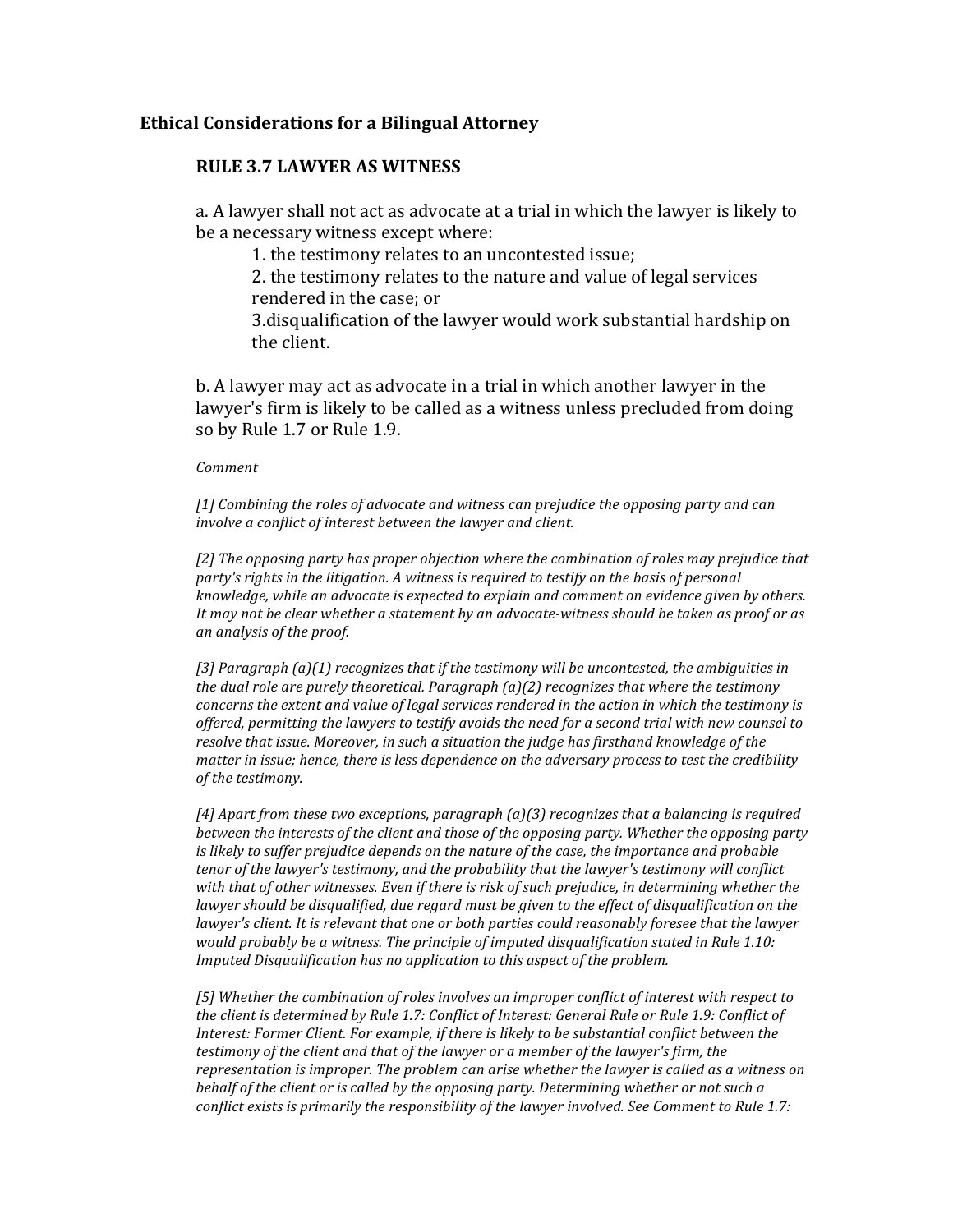*Conflict of Interest. If a lawyer who is a member of a firm may not act as both advocate and* witness by reason of conflict of interest, Rule 1.10: Imputed Disqualification disqualifies the *firm also.*

# **Ethical Considerations for an Attorney as a Supervisor/Employer of an Interpreter**

# **RULE 5.3 RESPONSIBILITIES REGARDING NONLAWYER ASSISTANTS**

With respect to a nonlawyer employed or retained by or associated with a lawyer:

a. a partner, and a lawyer who individually or together with other lawyers possesses managerial authority in a law firm, shall make reasonable efforts to ensure that the firm has in effect measures giving reasonable assurance that the person's conduct is compatible with the professional obligations of the lawyer;

b. a lawyer having direct supervisory authority over the nonlawyer shall make reasonable efforts to ensure that the person's conduct is compatible with the professional obligations of the lawyer;

c. a lawyer shall be responsible for conduct of such a person that would be a violation of the Georgia Rules of Professional Conduct if engaged in by a lawyer if:

1.the lawyer orders or, with the knowledge of the specific conduct, ratifies the conduct involved; or

2. the lawyer is a partner in the law firm in which the person is employed, or has direct supervisory authority over the person, and knows of the conduct at a time when its consequences can be avoided or mitigated but fails to take reasonable remedial action; and

## *Comment*

*[1] Lawyers generally employ assistants in their practice, including secretaries, investigators, law student interns, and paraprofessionals. Such assistants, whether employees or independent contractors, act for the lawyer in rendition of the lawyer's professional services. A lawyer should give such assistants appropriate instruction and supervision concerning the ethical aspects of their employment, particularly regarding the obligation not to disclose information relating to representation of the client, and should be responsible for their work product. The measures employed in supervising nonlawyers should take account of the fact that they do not have legal training and are not subject to professional discipline.*

*[2] Paragraph (a) requires lawyers with managerial authority within a law firm to make reasonable efforts to establish internal policies and procedures designed to provide reasonable assurance that nonlawyers in the firm will act in a way compatible with the Georgia Rules of Professional Conduct. See Comment [1] to Rule 5.1. Paragraph (b) applies*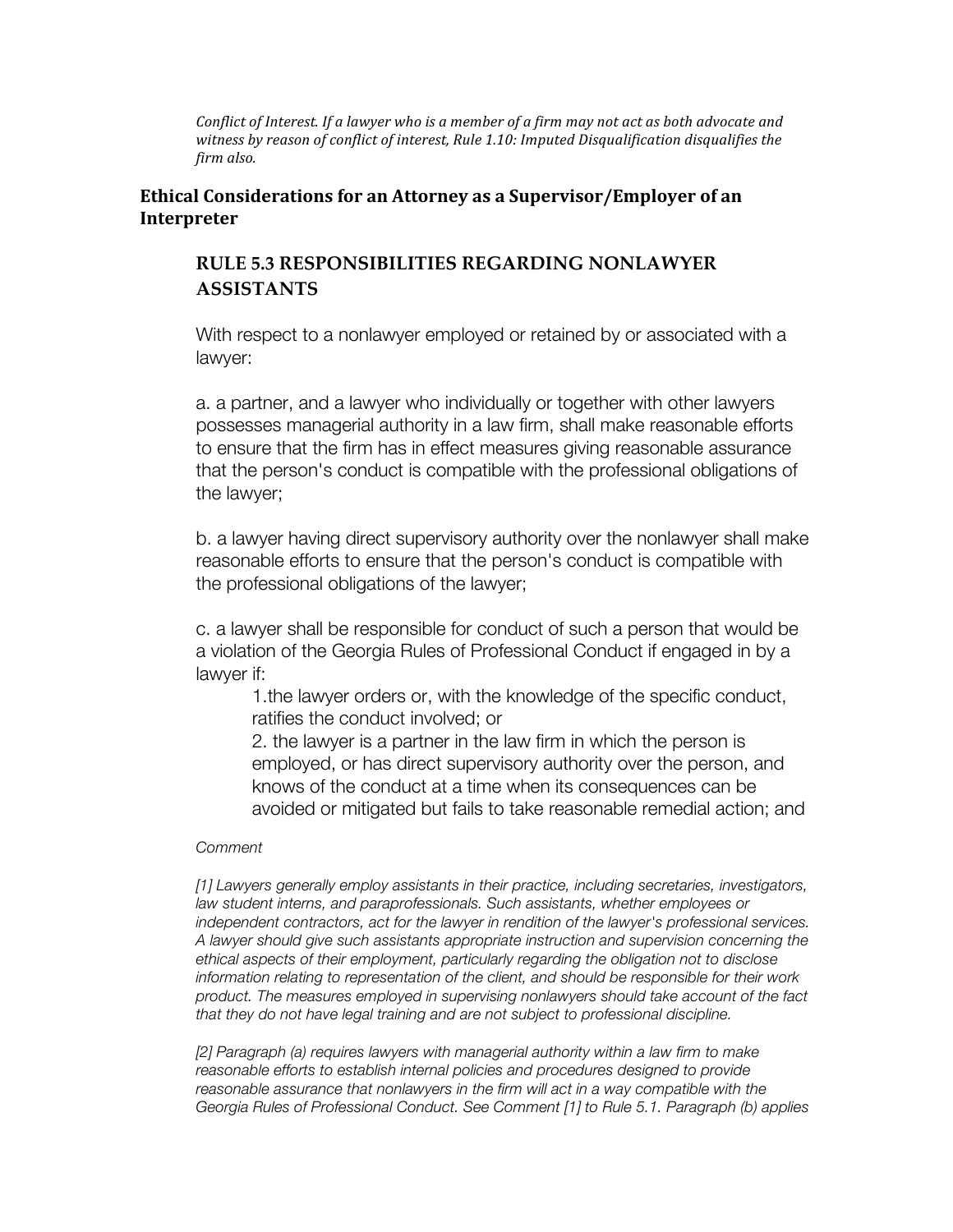*to lawyers who have supervisory authority over the work of a nonlawyer. Paragraph (c) specifies the circumstances in which a lawyer is responsible for conduct of a nonlawyer that would be a violation of the Georgia Rules of Professional Conduct if engaged in by a lawyer.*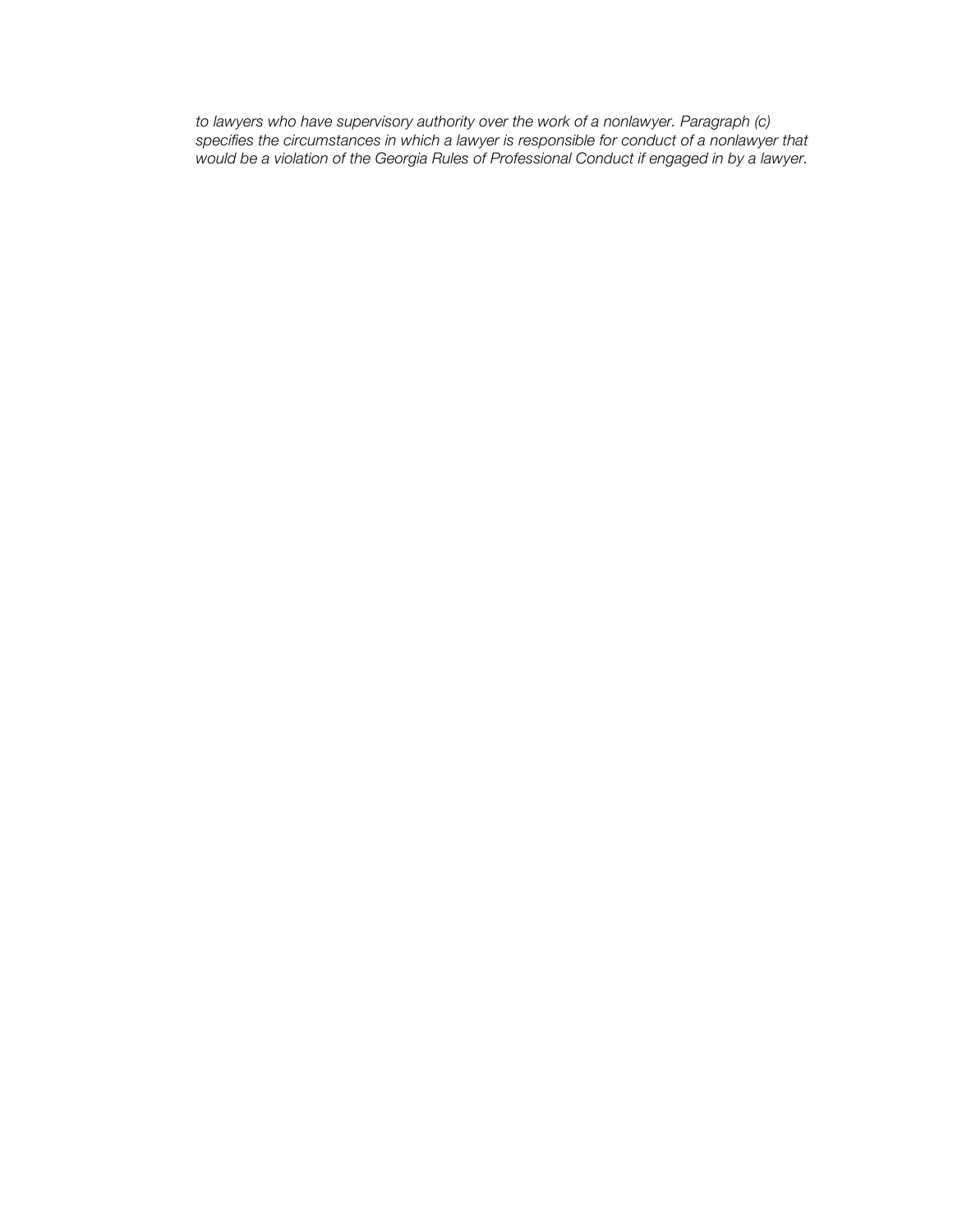A number of rules may require an attorney to make certain disclosures or take certain actions given a specific state of knowledge. For example, an attorney is required to remediate the effects of false statements of material fact offered as evidence by the attorney before a tribunal. As another example, an attorney is required to clarify the attorney's role is in the course of representing a client, the attorney comes to understand that the unrepresented person they are speaking with misunderstands the attorney's role with respect to that person. In each of these situations, meeting this duty is predicated upon the attorney's knowledge something that can be complicated by communication difficulties.

## **RULE 1.13 ORGANIZATION AS CLIENT**

f. In dealing with an organization's directors, officers, employees, members, shareholders or other constituents, a lawyer shall explain the identity of the client when the lawyer knows or reasonably should know that the organization's interests are adverse to those of the constituents with whom the lawyer is dealing.

## **RULE 3.3 CANDOR TOWARD THE TRIBUNAL**

a. A lawyer shall not knowingly:

1. make a false statement of material fact or law to a tribunal; 2. fail to disclose a material fact to a tribunal when disclosure is necessary to avoid assisting a criminal or fraudulent act by the client; 3. fail to disclose to the tribunal legal authority in the controlling jurisdiction known to the lawyer to be directly adverse to the position of the client and not disclosed by opposing counsel; or 4. offer evidence that the lawyer knows to be false. If a lawyer has offered material evidence and comes to know of its falsity, the lawyer shall take reasonable remedial measures.

b. The duties stated in paragraph (a) continue to the conclusion of the proceeding, and apply even if compliance requires disclosure of information otherwise protected by Rule 1.6.

c. A lawyer may refuse to offer evidence that the lawyer reasonably believes is false.

d. In an ex parte proceeding, other than grand jury proceedings, a lawyer shall inform the tribunal of all material facts known to the lawyer that the lawyer reasonably believes are necessary to enable the tribunal to make an informed decision, whether or not the facts are adverse.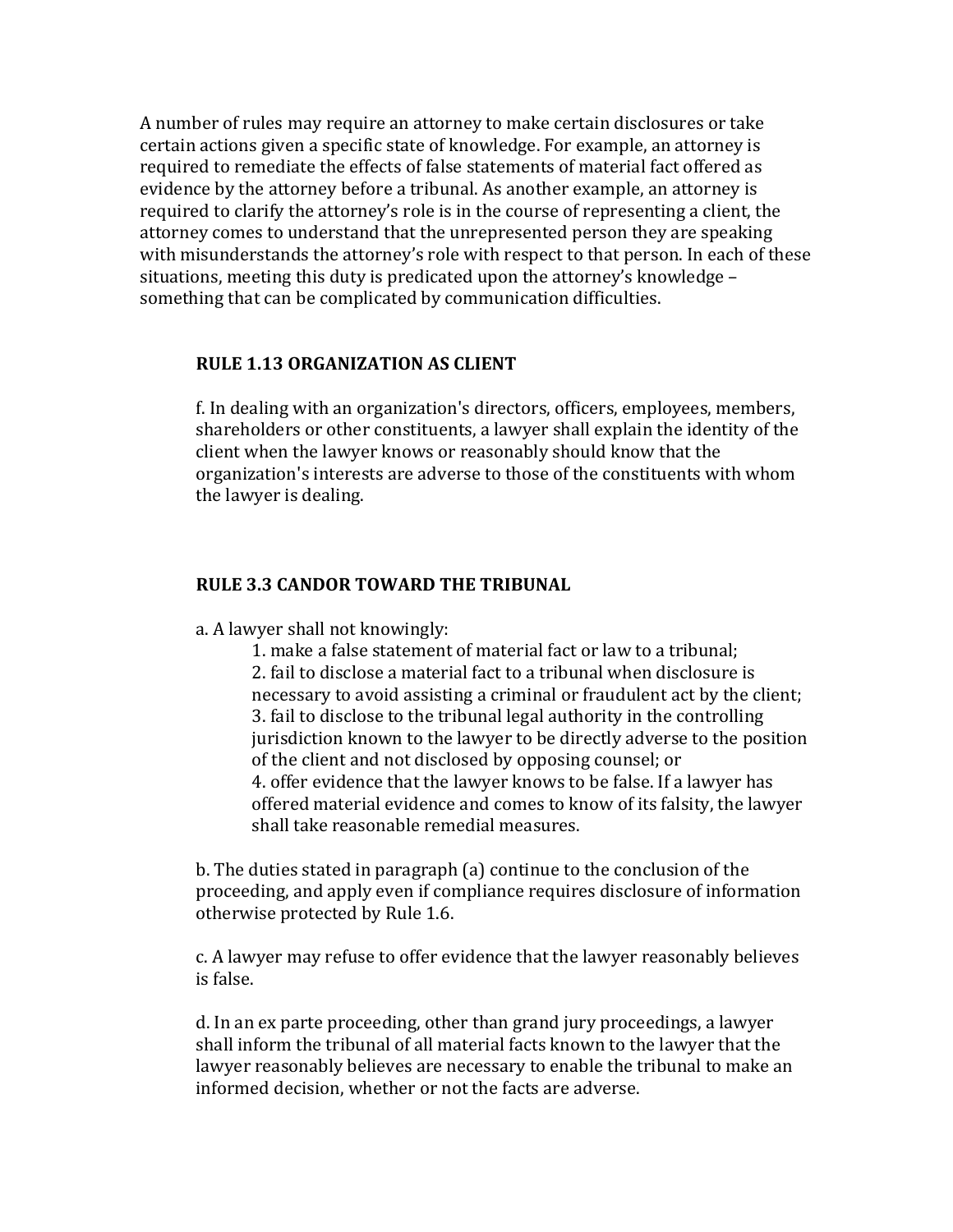### *Comment*

[1] This Rule governs the conduct of a lawyer who is representing a client in the proceedings of *a* tribunal. See Rule 1.0(r) for the definition of tribunal. It also applies when the lawyer is *representing* a client in an ancillary proceeding conducted pursuant to the tribunal's *adjudicative authority, such as a deposition. Thus, for example, paragraph (a)(4) requires a lawyer* to take reasonable remedial measures if the lawyer comes to know that a client who is testifying in a deposition has offered evidence that is false.

[2] This Rule sets forth the special duties of lawyers as officers of the court to avoid conduct *that undermines the integrity of the adjudicative process. A lawyer acting as an advocate in an adjudicative proceeding has an obligation to present the client's case with persuasive force.* Performance of that duty while maintaining confidences of the client, however, is qualified by the advocate's duty of candor to the tribunal. Consequently, although a lawyer in an adversary *proceeding* is not required to present an impartial exposition of the law or to vouch for the *evidence submitted in a cause, the lawyer must not allow the tribunal to be misled by false statements of law or fact or evidence that the lawyer knows to be false.* 

#### *Representations by a Lawyer*

[3] An advocate is responsible for pleadings and other documents prepared for litigation, but is usually not required to have personal knowledge of matters asserted therein, for litigation documents ordinarily present assertions by the client, or by someone on the client's behalf, and not assertions by the lawyer. Compare Rule 3.1. However, an assertion purporting to be on the *lawyer's* own knowledge, as in an affidavit by the lawyer or in a statement in open court, may properly be made only when the lawyer knows the assertion is true or believes it to be true on *the basis of a reasonably diligent inquiry. There are circumstances where failure to make a* disclosure is the equivalent of an affirmative misrepresentation. The obligation prescribed in *Rule* 1.2(d) not to counsel a client to commit or assist the client in committing a fraud applies in *litigation.* Regarding compliance with Rule 1.2(d), see the Comment to that Rule. See also the *Comment to Rule 8.4(b).* 

#### *Legal Argument*

[4] Legal argument based on a knowingly false representation of law constitutes dishonesty toward the tribunal. A lawyer is not required to make a disinterested exposition of the law, but must recognize the existence of pertinent legal authorities. Furthermore, as stated in *paragraph* (a)(3), an advocate has a duty to disclose directly adverse authority in the *controlling jurisdiction that has not been disclosed by the opposing party. The underlying concept* is that legal argument is a discussion seeking to determine the legal premises properly *applicable to the case.* 

### *Offering Evidence*

[5] Paragraph (c) allows that the lawyer refuse to offer evidence that the lawyer knows to be false, regardless of the client's wishes. This duty is premised on the lawyer's obligation as an officer of the court to prevent the trier of fact from being misled by false evidence. A lawyer *does not violate this Rule if the lawyer offers the evidence for the purpose of establishing its falsity.*

[6] If a lawyer knows that the client intends to testify falsely or wants the lawyer to introduce *false evidence, the lawyer should seek to persuade the client that the evidence should not be offered.* If the persuasion is ineffective and the lawyer continues to represent the client, the *lawyer* may refuse to offer the false evidence. If only a portion of a witness's testimony will be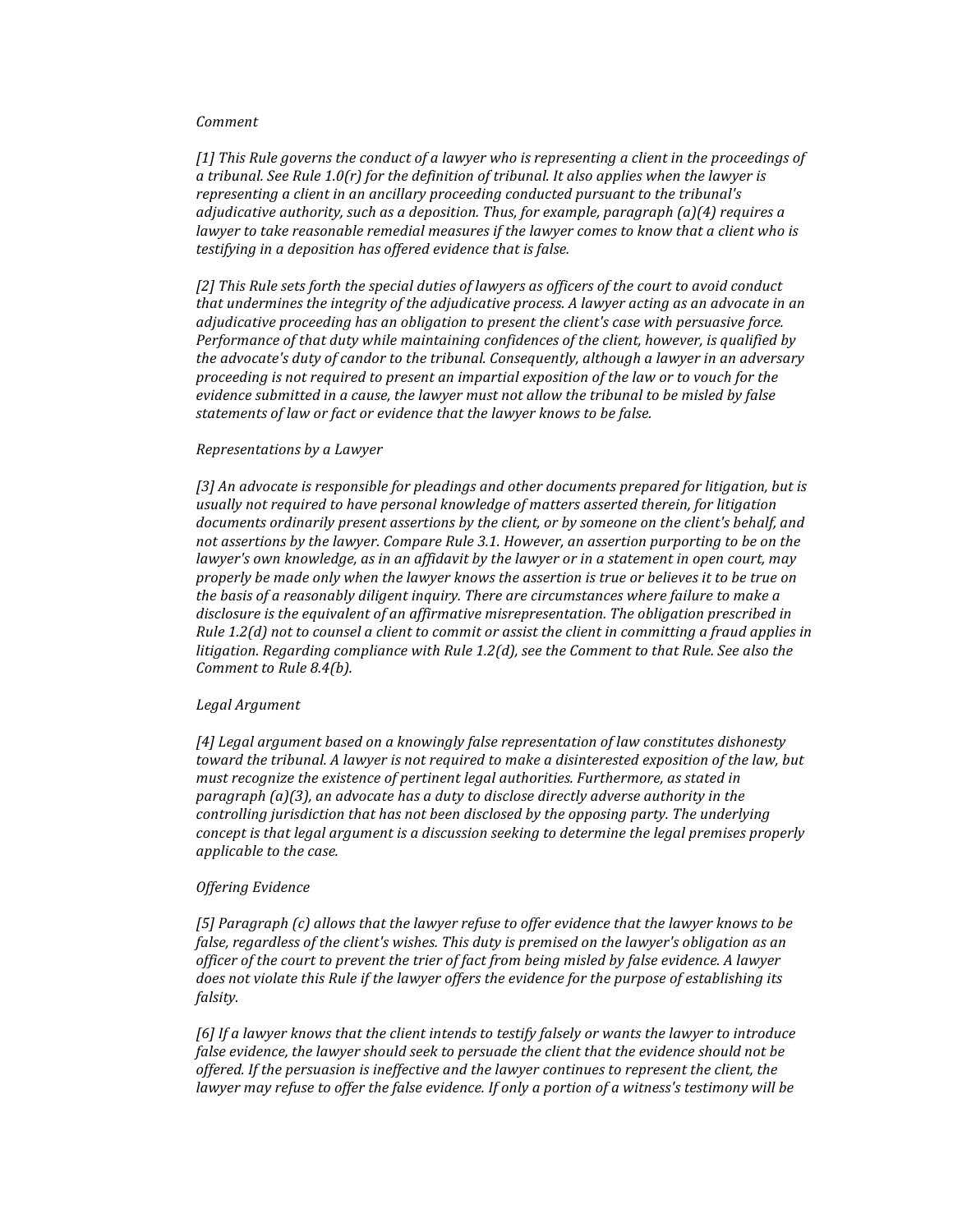*false, the lawyer may call the witness to testify but may not elicit from the witness the testimony that the lawyer knows is false.*

[7] The duties stated in paragraphs (a), (b) and (c) apply to all lawyers, including defense *counsel in criminal cases. In some jurisdictions, however, courts have required counsel to present the accused as a witness or to give a narrative statement if the accused so desires, even if* counsel knows that the testimony or statement will be false. The obligation of the advocate under the Rules of Professional Conduct is subordinate to such requirements. See also Comment *[9].*

[8] The prohibition against offering false evidence only applies if the lawyer knows that the *evidence is false.* A lawyer's reasonable belief that evidence is false does not preclude its *presentation to the trier of fact. A lawyer's knowledge that evidence is false, however, can be* inferred from the circumstances. See Rule 1.0(i). Thus, although a lawyer should resolve doubts about the veracity of testimony or other evidence in favor of the client, the lawyer cannot *ignore an obvious falsehood.* 

[9] Although paragraph (a)(4) only prohibits a lawyer from offering evidence the lawyer knows to be false, it permits the lawyer to refuse to offer testimony or other proof that the lawyer reasonably believes is false. Offering such proof may reflect adversely on the lawyer's ability to discriminate in the quality of evidence and thus impair the lawyer's effectiveness as an *advocate. Because of the special protections historically provided criminal defendants,* however, this Rule does not permit a lawyer to refuse to offer the testimony of such a client where the lawyer reasonably believes but does not know that the testimony will be false. Unless the lawyer knows the testimony will be false, the lawyer must honor the client's decision to *testify.* See also Comment [7].

### *Remedial Measures*

[10] Having offered material evidence in the belief that it was true, a lawyer may subsequently *come to know that the evidence is false. Or, a lawyer may be surprised when the lawyer's client,* or another witness called by the lawyer, offers testimony the lawyer knows to be false, either *during* the lawyer's direct examination or in response to cross-examination by the opposing *lawyer.* In such situations or if the lawyer knows of the falsity of testimony elicited from the *client during a deposition, the lawyer must take reasonable remedial measures. In such* situations, the advocate's proper course is to remonstrate with the client confidentially, advise the client of the lawyer's duty of candor to the tribunal and seek the client's cooperation with respect to the withdrawal or correction of the false statements or evidence. If that fails, the advocate must take further remedial action. If withdrawal from the representation is not *permitted* or will not undo the effect of the false evidence, the advocate must make such disclosure to the tribunal as is reasonably necessary to remedy the situation, even if doing so requires the lawyer to reveal information that otherwise would be protected by Rule 1.6. It is *for* the tribunal then to determine what should be done - making a statement about the matter to the trier of fact, ordering a mistrial, or perhaps nothing.

*[11] The disclosure of a client's false testimony can result in grave consequences to the client, including not only a sense of betrayal but also loss of the case and perhaps a prosecution for perjury.* But the alternative is that the lawyer cooperate in deceiving the court, thereby subverting the truth-finding process which the adversary system is designed to implement. See *Rule 1.2(d).* Furthermore, unless it is clearly understood that the lawyer will act upon the duty to disclose the existence of false evidence, the client can simply reject the lawyer's advice to *reveal the false evidence and insist that the lawyer keep silent. Thus the client could in effect coerce the lawyer into being a party to fraud on the court.*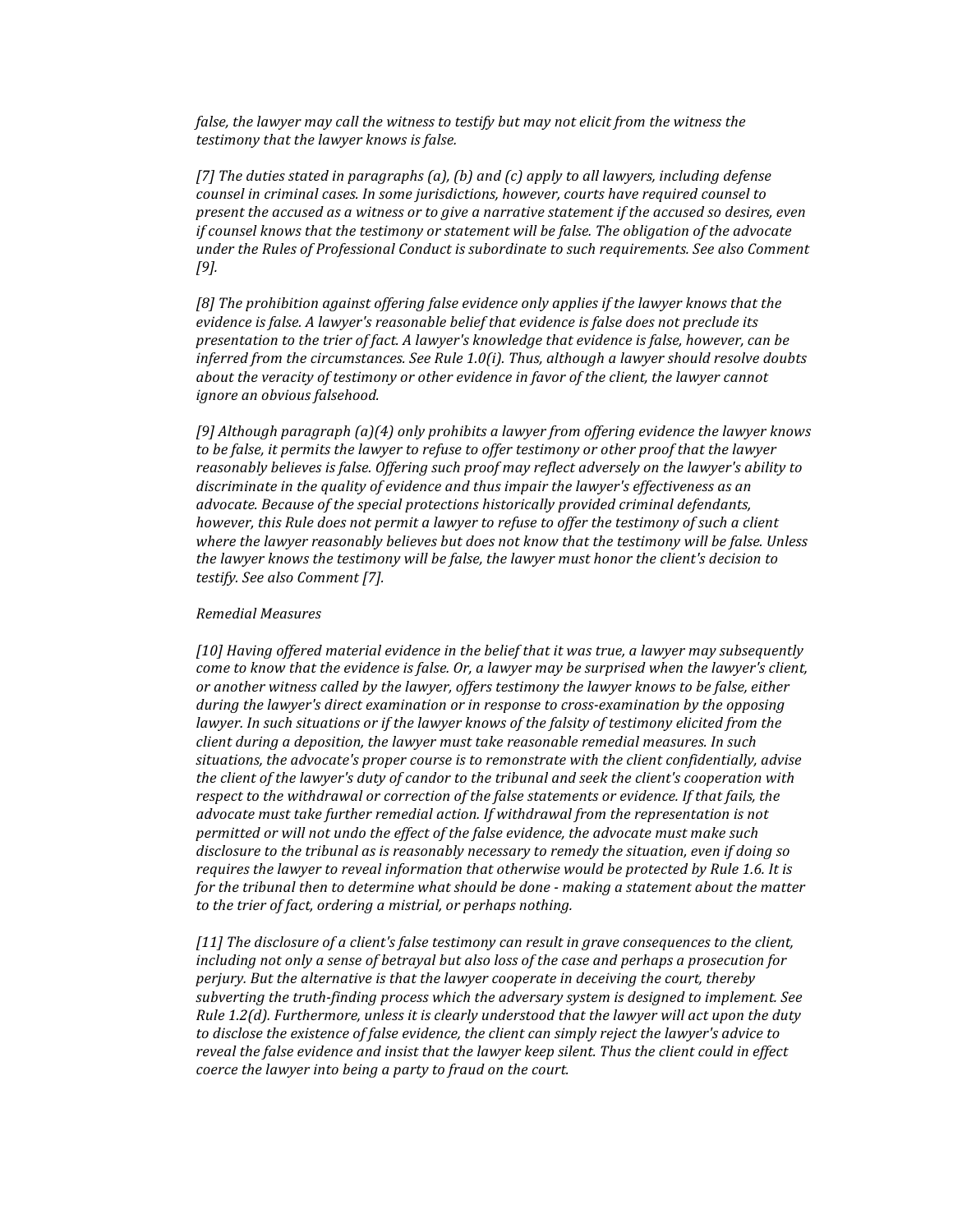# **RULE 4.1 TRUTHFULNESS IN STATEMENTS TO OTHERS**

In the course of representing a client a lawyer shall not knowingly:

a. make a false statement of material fact or law to a third person; or

b. fail to disclose a material fact to a third person when disclosure is necessary to avoid assisting a criminal or fraudulent act by a client, unless disclosure is prohibited by Rule 1.6.

# **RULE 4.3 DEALING WITH UNREPRESENTED PERSON**

In dealing on behalf of a client with a person who is not represented by counsel, a lawyer shall not:

a. state or imply that the lawyer is disinterested; when the lawyer knows or reasonably should know that the unrepresented person misunderstands the lawyer's role in the matter, the lawyer shall make reasonable efforts to correct the misunderstanding; and

b. give advice other than the advice to secure counsel, if a lawyer knows or reasonably should know that the interests of such a person are or have a reasonable possibility of being in conflict with the interests of a client.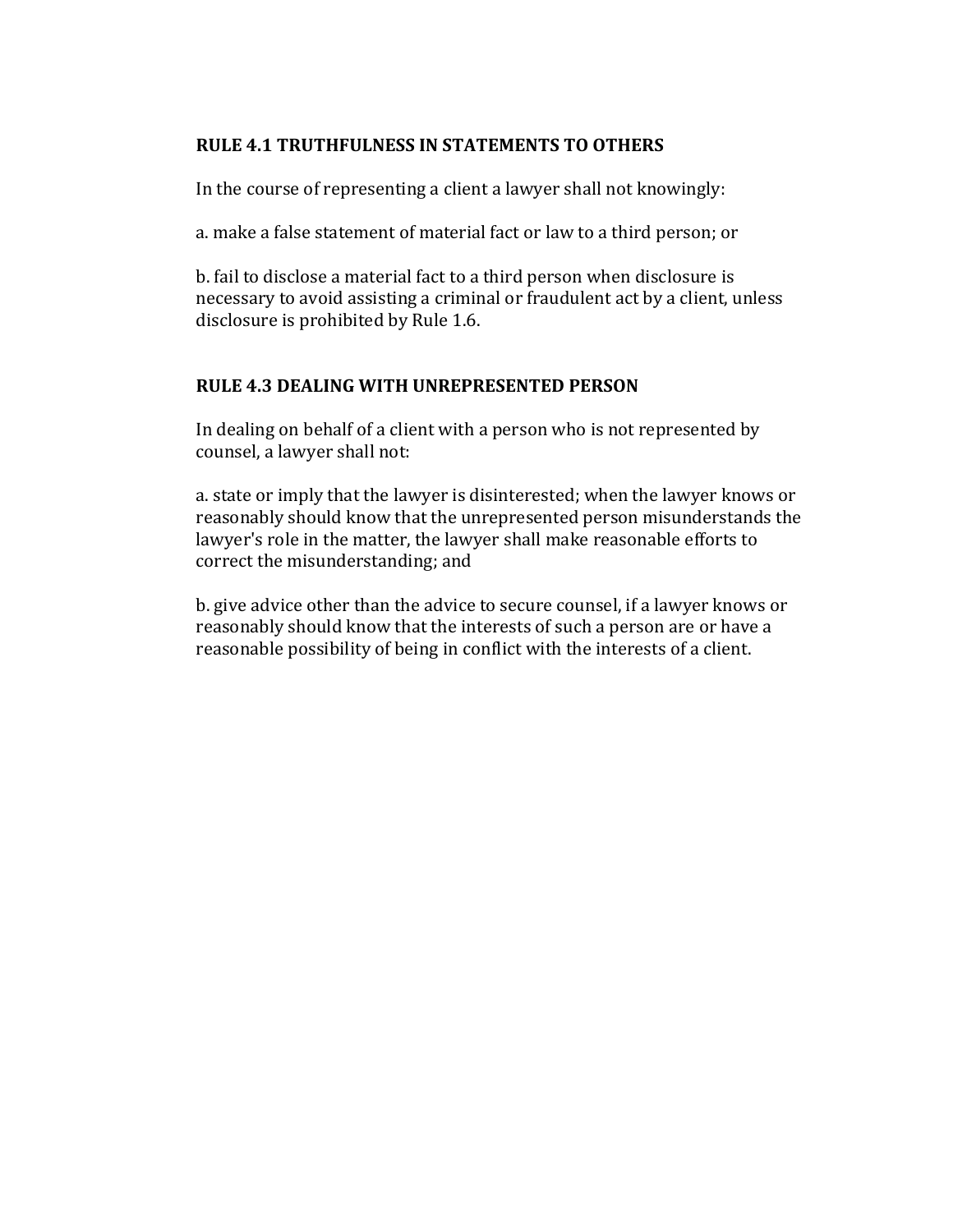When dealing with interpreters, attorneys should be conscious that interpreters have their own code of professional responsibility with which they need to comply. Further, attorneys should understand that interpreters have a specific role within the judicial system, one that serves the tribunal and the judicial system, and not the client foremost.

What follows is the professional responsibility code for interpreters in the state of Georgia. A model code was promulgated a number of decades ago, but this Georgia version goes beyond the model code in a number of ways.

## **CODE OF PROFESSIONAL RESPONSIBILITY FOR INTERPRETERS**

## **Preamble**

The Georgia Supreme Court adopted the Rules on the Use of Interpreters for Non-English Speaking and Hearing Impaired Persons and created the Georgia Supreme Court Commission on Interpreters at the recommendation of the Supreme Court Commission on Equality. The Commission on Interpreters was charged to recruit, register, certify, license, and govern the work and conduct of language interpreters in the courts of Georgia in order to assure that persons of limited English proficiency as well as hearing impaired persons be provided due process, equal access and meaningful participation in all court proceedings and court support services; that the constitutional rights of criminal defendants to assistance of language interpreters be safeguarded; and, that the efficiency, quality and uniformity of court proceedings as assisted by interpreters be encouraged and preserved. This Code of Professional Responsibility is to be interpreted in accordance with these purposes. The following enumerated standards of ethical conduct to be observed by language interpreters in the courts of Georgia contain authoritative principles and directives to assist the judiciary, officers of the court, language interpreters, agencies and organizations administering, delivering, or supervising interpreting services to the courts and the public. These rules are applicable to all persons interpreting in the courts except for standards XV through XVIII which do not apply to uncompensated interpreters. Commentaries are intended to provide contextual guidance. Proceedings concerning violations of the enumerated standards shall be brought as provided for by general law, the regulations of the Commission on Interpreters, and the within standards.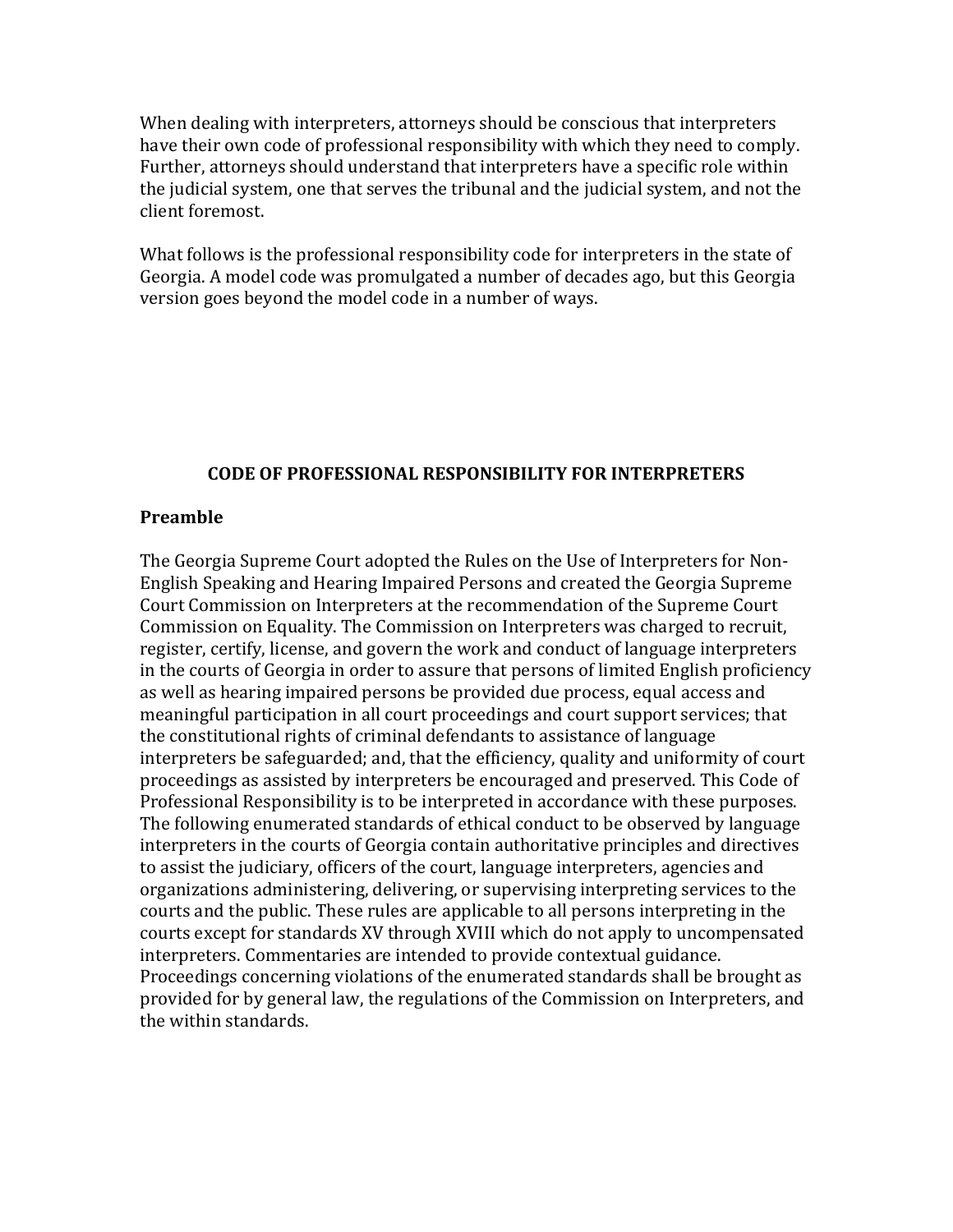# **Standards**

Interpreters shall: 

- I. Act strictly in the interest of the court during proceedings before the court and with fidelity to the non-English or hearing impaired speaker for whom they are interpreting.
- II. Reflect proper court decorum and act with dignity and respect to the officials and staff of the court.
- III. Avoid professional or personal conduct which could discredit the court.
- IV. Work unobtrusively so that attention is focused on the parties rather than the interpreter.
- V. Accurately state their qualifications as a court interpreter.
- VI. Interpret accurately and faithfully without indicating any personal bias. In doing so, interpreters shall:
	- 1. Preserve the level of language used and the ambiguities and nuances of the speaker without editing.
	- 2. Request clarification of ambiguous statements or unfamiliar vocabulary from the judge or counsel.
	- 3. Refrain from expressing personal opinion in a matter before the court.
	- 4. Promptly notify the court of any error in their interpretation.

*Commentary: Parties to litigation have a constitutional right to test the testimony of non-English* speaking or hearing impaired witnesses, just as they test the testimony of an English speaking witness. In the courtroom, the judge or jury must evaluate the fairness of the questioning and the understanding *of* the witness, not the interpreter. Outside of the testimonial setting, for instance in witness interviews, probation interviews, or mediation, the interpreter may play a more active role in clarifying *misunderstandings between the participants. Further, in such settings, requests for clarifications should* be directed at the participants, rather than being referred to the judge.

The *obligation* to preserve accuracy includes the interpreter's duty to correct any error of interpretation discovered by the interpreter during the proceeding. Interpreters should demonstrate their *professionalism by objectively analyzing any challenge to their performance.* 

In civil cases, the courts must sometimes rely on community service groups, friends, acquaintances, and relatives of the non-English or hearing impaired speaker to interpret or translate during court proceedings. Even interpreters whose participation is uncompensated must understand they take an *oath* to faithfully interpret impartially in the courtroom setting without interference as a participant, *and* that the evaluation of the questions and answers must be left to the finder of fact (the judge or jury).

*Example: If a questioner in courtroom testimony asks a question that assumes incorrect facts (such as* where certain streets intersect), it would be highly improper for the interpreter to interject his or her *own* knowledge of the correct information. In contrast, if a probation officer in an intake interview, for *instance, makes a mistake in giving directions as to how to get to a court-related office, it would be helpful, rather than improper, for the interpreter to point out the supposed error to the parties to the conversation.* 

VII. Maintain impartiality by avoiding undue contact with witnesses, attorneys, interested parties, and jurors before, during and until the case is concluded.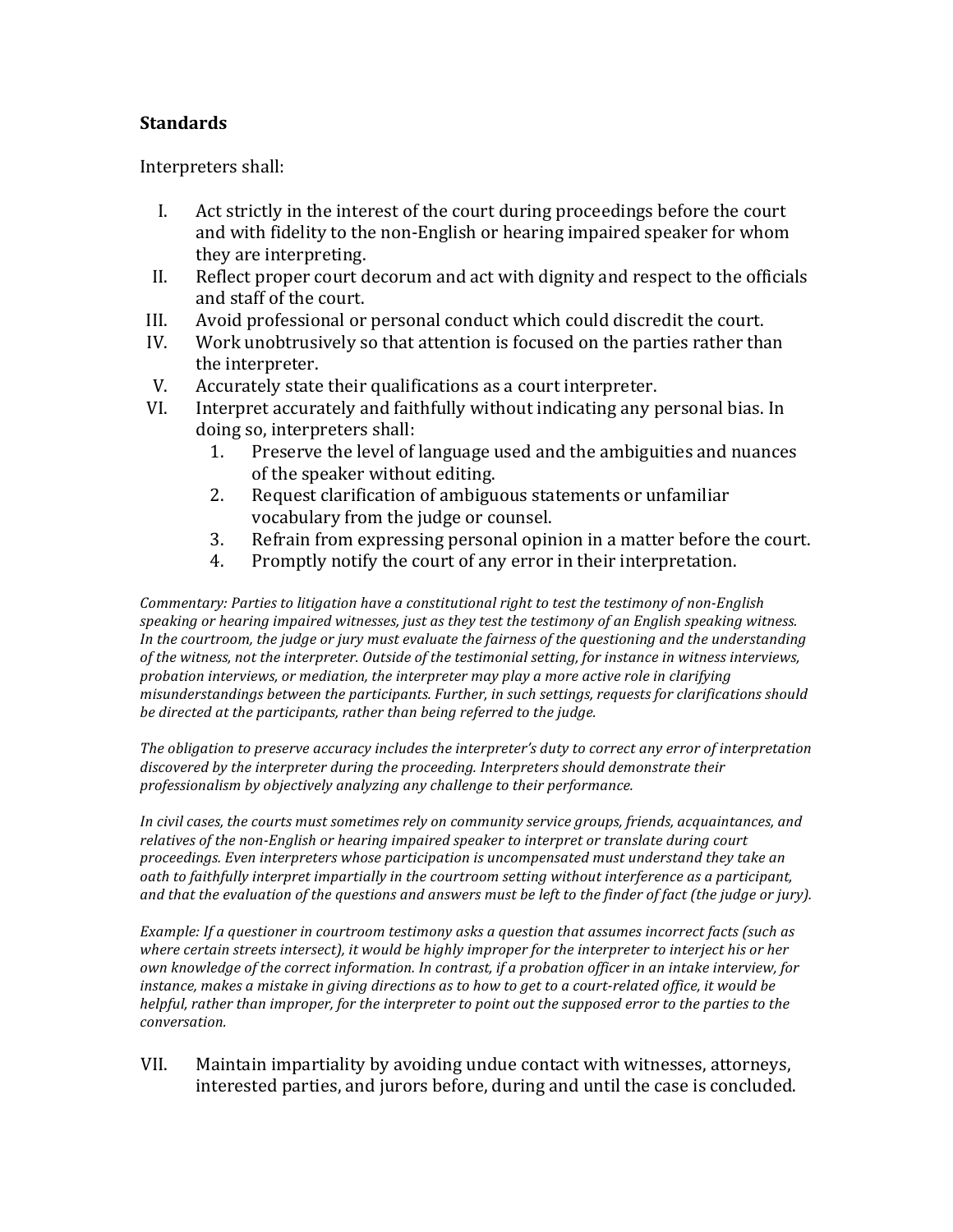VIII. Disclose to the court and parties any prior involvement with a case, private involvement with the parties or with others significantly involved in the case.

*Commentary: It is not improper for an interpreter retained by one side in litigation for witness or client interviews to also interpret testimony in the courtroom. Whether such a dual role is to be permitted in a* particular case is for the presiding judge to determine. It would be highly improper, however, for the *interpreter to fulfill such multiple roles without disclosure to all parties and the court.* 

- IX. Never take advantage of knowledge obtained in the performance of official duties, for the interpreter's own or another's personal gain.
- X. Protect the confidentiality of all privileged and other confidential information pertaining to court cases.
	- 1. Interpreters shall not voluntarily disclose any admission or communication that is declared to be confidential or privileged under state law. Out-of-court disclosures made by a non- English or hearing impaired speaker communicating through an interpreter shall be treated by the interpreter as confidential and/or privileged unless the court orders the interpreter to disclose such communications, or the non-English or hearing impaired speaker waives such confidentiality or privilege.
	- 2. Interpreters shall not publicly discuss, report, or offer an opinion concerning a matter in which they are engaged, even when that information is not privileged or required by law to be confidential.
	- 3. Prior to service, every interpreter serving in the courts of the State of Georgia shall agree in writing to comply with the Code of Professional Responsibility for Interpreters.
	- 4. The presence of an interpreter shall not affect the privileged nature of any discussion.

*Commentary: Confidentiality does not extend to a situation in which there are threats of imminent* violence, the interpreter is a witness to criminal acts, or to information relating to a crime committed *during* the course of the proceedings or the interpreter's employment where the information concerning such crime does not derive from attorney-client conversations. Such information should be disclosed to a *judge* who is not involved in the proceeding for advice in regard to the potential conflict in professional responsibility; however, if the information was acquired during attorney-client conversations, the *information should be discussed with the attorney participant. Confidentiality does not extend to* disclosures to a client's attorney, so that an interpreter may freely discuss issues of client misconduct with the client's attorney. Confidentiality does not extend to the fact or dates of employment as an *interpreter. Also, if a disciplinary complaint or lawsuit arising out of interpretation services is filed* against an interpreter, the interpreter may testify about relevant communications.

*When* an interpreter is called upon to testify in court, the interpreter should request a ruling by the *court upon the propriety of testimony on confidential matter. Furthermore, if the testimony concerns a conversation* between attorney and client, the interpreter should request a ruling as to whether the *conversation is covered by attorney-client privilege.* 

XI. Inform the presiding judge should the interpreter feel harassed or intimidated by an officer of the court.